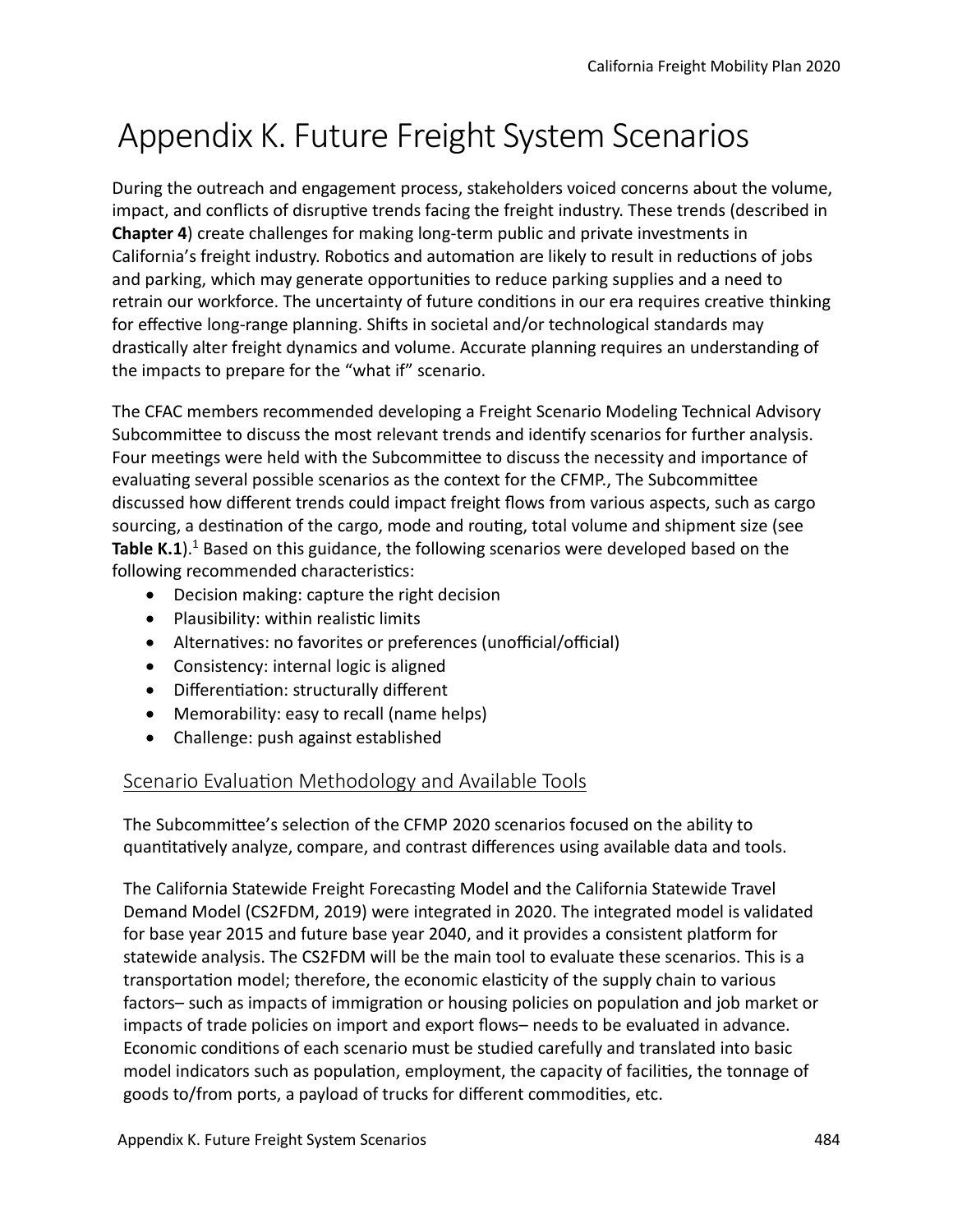It is also important to consider available data, technical tools and resources, and the schedule for developing the most relevant alternative future scenarios and their respective analyses. Each scenario includes several elements. These elements are highly correlated and assumed to generate similar impacts on freight flows. The dynamic nature of the multifaceted freight industry complicates a scenario analysis, as some trends will create contradicting impacts on freight fows. To conduct meaningful analysis, it is important to clearly defne the assumptons in each scenario and only change the specifed elements with all else remaining constant.

#### **Table K.1. Freight Flow Paterns**

|                                           | Impact on sourcing patterns:<br>Where are raw products and WIP sourced from?<br>Are materials sourced in or out of the region? |  |  |  |  |
|-------------------------------------------|--------------------------------------------------------------------------------------------------------------------------------|--|--|--|--|
|                                           | Impact on flow destination:<br>Where is the demand located? How are final<br>destination locations distributed?                |  |  |  |  |
| How can an event impact<br>Freight Flows? | Impact on routing:<br>How is freight moved within the region? Are<br>there intermediate shipment points or mode<br>switches?   |  |  |  |  |
|                                           | Impact on flow volume:<br>How will the total volume of freight shipped in<br>and through the region change?                    |  |  |  |  |
|                                           | Impact on value density:<br>How will the product characteristics change?<br>How does the value density change?                 |  |  |  |  |
|                                           | Source: National Academies of Science, Engineering, and Medicine 2013                                                          |  |  |  |  |

## Final CFMP 2020 Scenarios

The Subcommittee identified the following three scenarios to analyze:

- Land Use and Workforce Shift
- Trucking Operaton on Freight Highway Network
- Emerging Modes in the Multmodal Freight System

The next steps involve clarifying and defining the assumptions and boundaries for each scenario, preparing input data, and identfying the methodology to evaluate each scenario in detail. The baseline assumptions for evaluating all scenarios are Existing Conditions (2015) and Future Baseline Conditons (2040).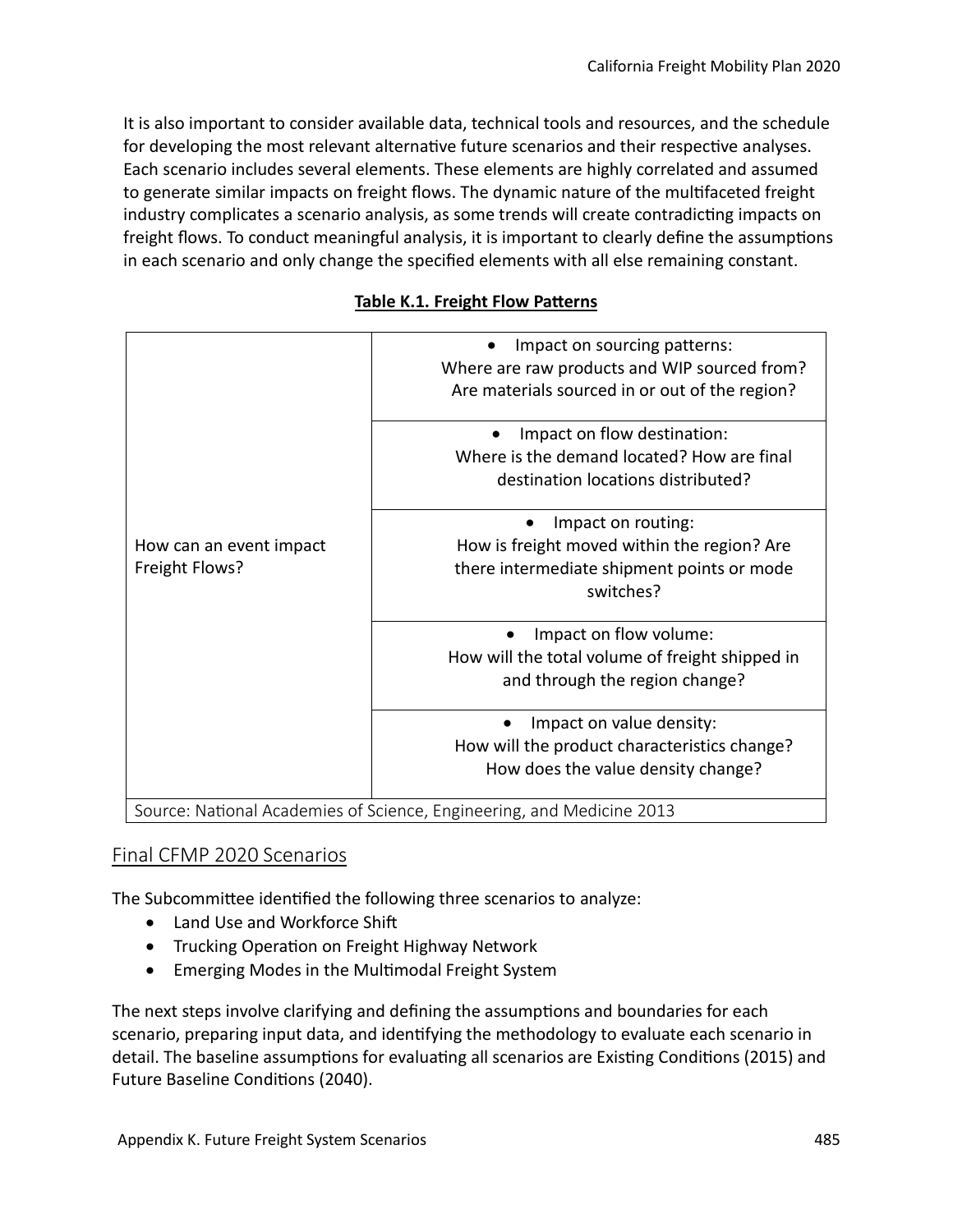The "Future 2040 Baseline Conditions" scenario includes:

- All RTP infrastructure projects
- MPOs' projections for employment and population
- Historic patterns of household characteristics and industry mix in each region
- Historic growth of the state, natonal economy, jobs and GDP
- Historic trends of imports and exports from each gateway

The results of the Subcommittee survey were used for the selection process and was shared with all CFAC members at the January 8, 2019, CFAC meeting. The three scenarios recommended by CFAC for analysis are described below.

## **Scenario 1: Land Use and Workforce Scenario**

In this scenario, demand for the freight highway network deviates signifcantly from historic trends. The evaluation factors include changes in population and job balance for various industry sectors. These changes are antcipated to result in a severe transportaton and warehousing workforce shortage in dense, urban areas. Under this scenario, workforces are predicted to migrate to lower density regions where housing is cheaper and more available. Conversely, urban areas may continue to reduce and restrict industrial development and shift wholesale and transport jobs to lower density rural areas. The focus areas may be (Figure K.1)<sup>2</sup>:

- In the Bay Area, the workforce and jobs are shifed from zones with high-median home value in Alameda, Contra Costa, San Mateo, Santa Cruz, and Santa Clara to the northern part of San Joaquin Valley.
- In Southern California, the workforces and jobs are shifed from the densest areas within Los Angeles County to the eastern edge of Los Angeles County, and to the surrounding, more afordable areas in San Bernardino, Riverside, and Northern San Diego Counties.

## Input:

- Household candidates for migraton were selected using the criteria detailed in **Table K.2**, wherein 25 to 100 percent of the new households (with at least one member working in blue-collar jobs) added between 2015 and 2040 are relocated based on household incomes.<sup>3</sup>
- The new home locations in Traffic Analysis Zones (TAZ) is probabilistically chosen by random drawings from a probability distribution with weights based on the proportion of low-income households (<\$35k). The higher the proportion of low-income households, more likely it is to receive the migrating households.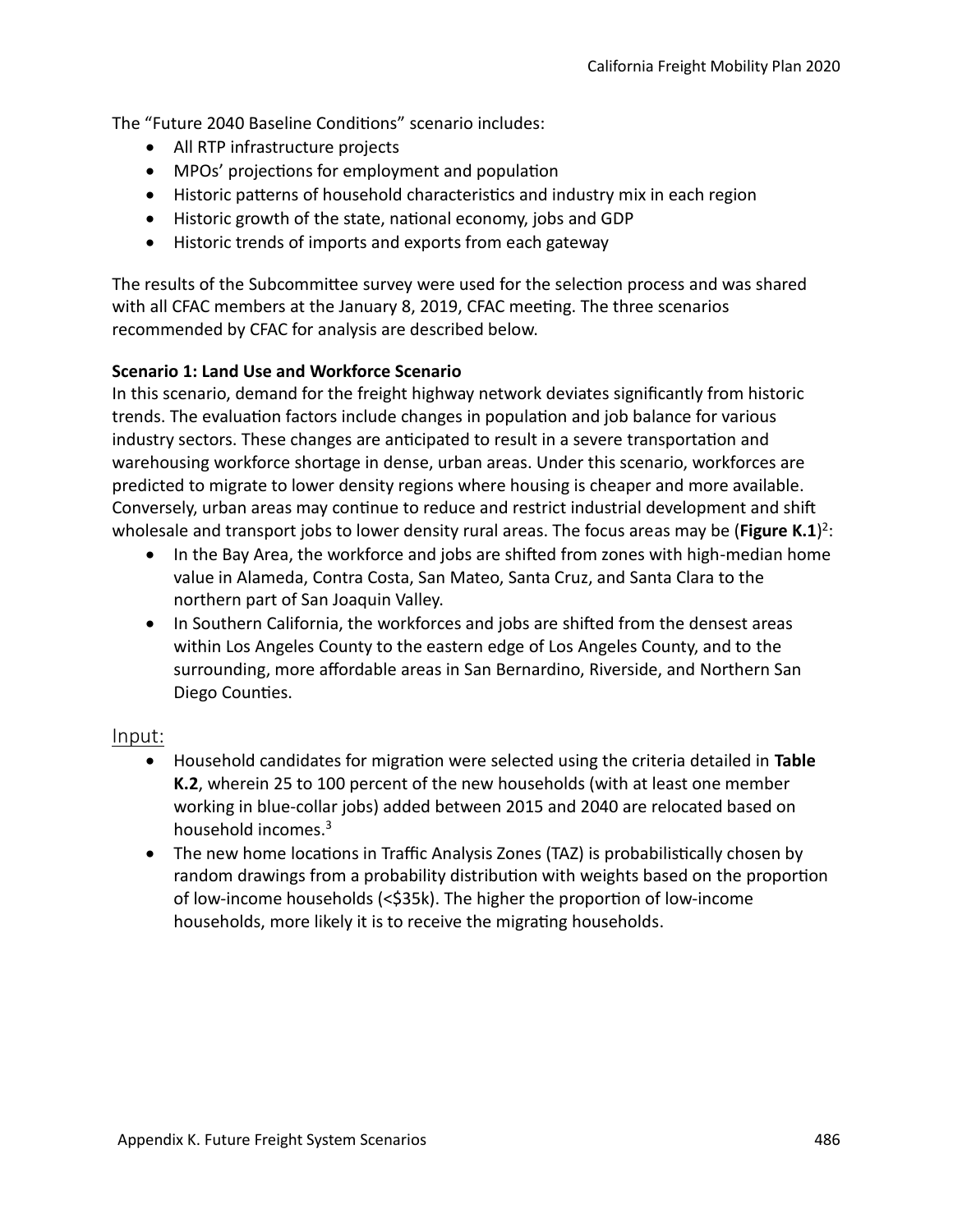| <b>Home County</b>                                           | Household<br>Income (In<br>2010 \$\$) | <b>Worker Condition</b>                               | % of<br>$(2015 - 2040)$<br><b>Moved</b> |  |  |  |  |  |
|--------------------------------------------------------------|---------------------------------------|-------------------------------------------------------|-----------------------------------------|--|--|--|--|--|
| Alameda, Contra Costa, San<br>Mateo, Santa Cruz, Santa Clara | HH Income<br>$<$ \$35 $k$             | At least one member working<br>within this group      | 100%                                    |  |  |  |  |  |
| Alameda, Contra Costa, San<br>Mateo, Santa Cruz, Santa Clara | HH Income<br>in (\$35k,<br>\$75k)     | At least one member working<br>within this group      | 50%                                     |  |  |  |  |  |
| Alameda, Contra Costa, San<br>Mateo, Santa Cruz, Santa Clara | HH income<br>$>=$ \$75 $k$            | At least one member working<br>within this group      | 25%                                     |  |  |  |  |  |
| Los Angeles, Orange                                          | HH income<br>$<$ \$35 $k$             | At least one member working<br>within this group      | 100%                                    |  |  |  |  |  |
| Los Angeles, Orange                                          | HH Income<br>in (\$35k,<br>\$75k)     | At least one member working<br>within this group      | 50%                                     |  |  |  |  |  |
| Los Angeles, Orange                                          | HH income<br>$>=$ \$75 $k$            | At least one member working<br>within this group      | 25%                                     |  |  |  |  |  |
| Medium                                                       | Workforce<br>Issues                   | Changes in housing in<br>California                   | 3%                                      |  |  |  |  |  |
| Medium                                                       | Workforce<br><b>Issues</b>            | Workforce retraining and<br>education                 | 3%                                      |  |  |  |  |  |
| Low                                                          | Workforce<br>Issues                   | Retention of<br>workforce/businesses in<br>California | 7%                                      |  |  |  |  |  |
| Low                                                          | Workforce                             | Land use changes                                      | 14%                                     |  |  |  |  |  |
| Source: The California Department of Transportation          |                                       |                                                       |                                         |  |  |  |  |  |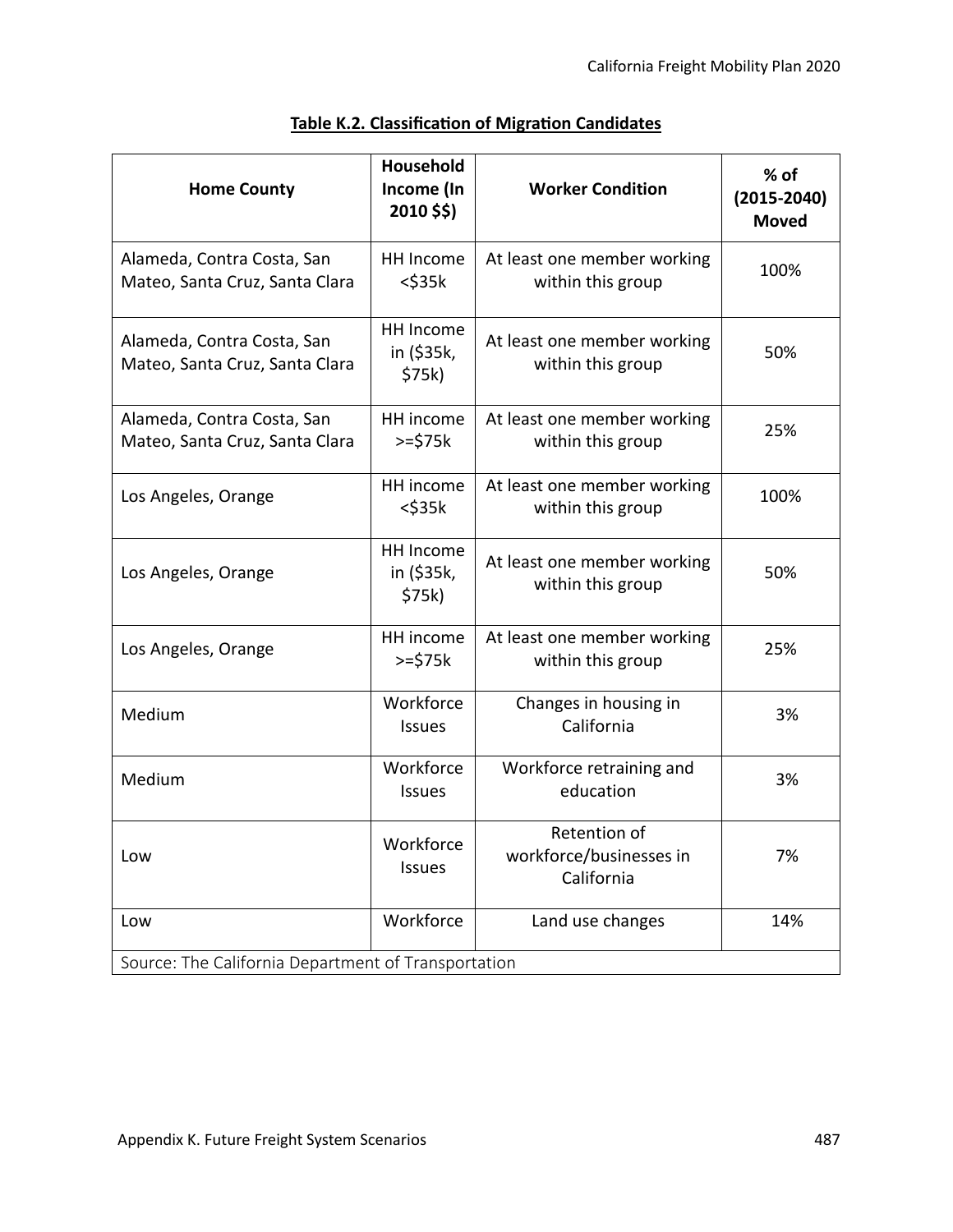

#### Figure K.1. The Shift of Workforce and Jobs from Dense, Urban Areas (Orange) to Rural Areas **(Blue)**

Source: Analysis and map created by Fehr & Peers, 2019; U.S. Census Bureau TIGER Traffic Analysis Zones, 2017; Esri base map, 2019.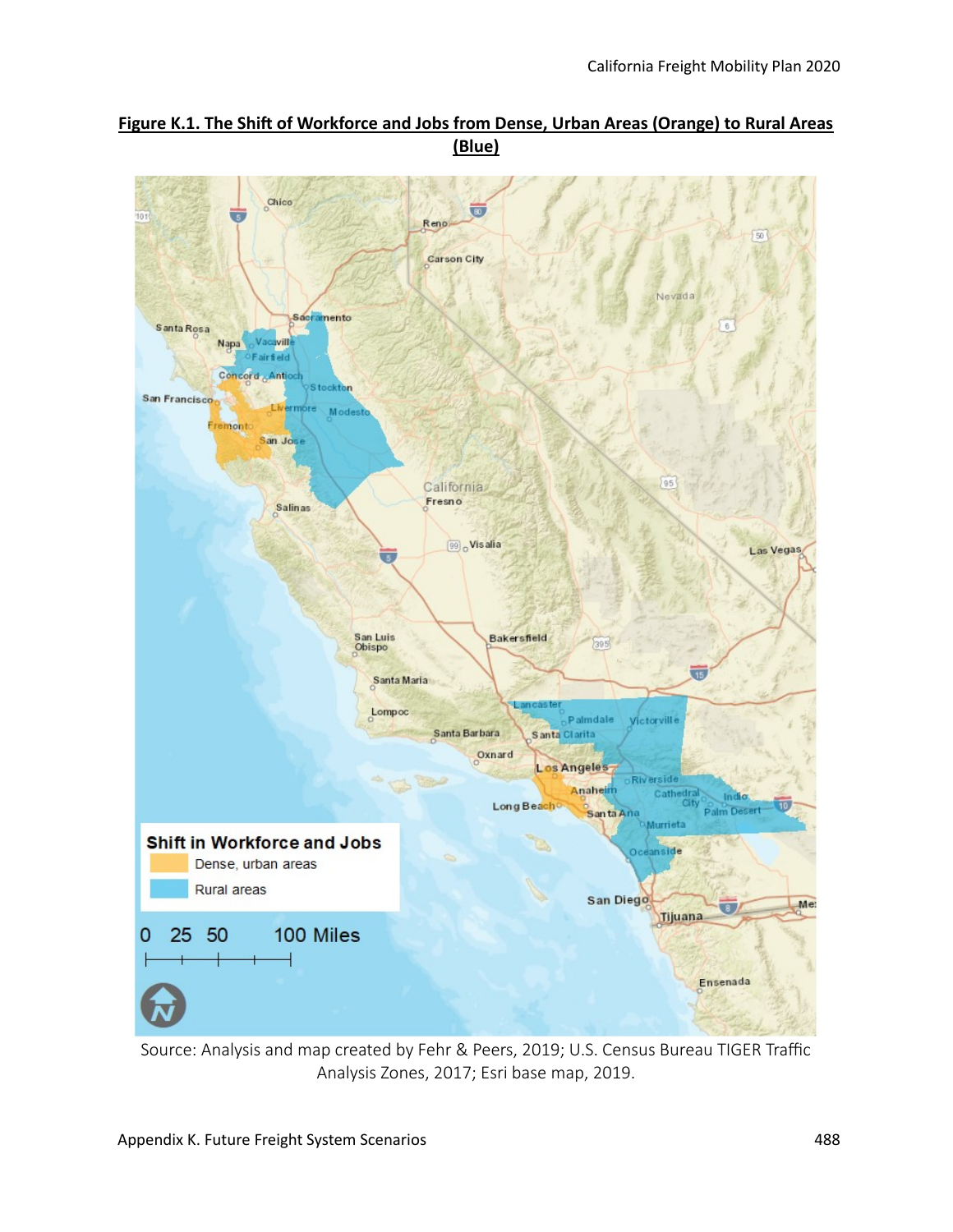| <b>New County Home</b>                              |               |            |                |        |                   |      |                          |                  |                |  |  |  |
|-----------------------------------------------------|---------------|------------|----------------|--------|-------------------|------|--------------------------|------------------|----------------|--|--|--|
| Old<br>Home<br>County                               | <b>Merced</b> | Sacramento | San<br>Joaquin | Solano | <b>Stanislaus</b> | Yolo | San<br><b>Bernardino</b> | <b>Riverside</b> | Grand<br>total |  |  |  |
| Alameda                                             | 155           | 1,050      | 415            | 148    | 185               | 150  |                          |                  | 2,103          |  |  |  |
| Contra<br>Costa                                     | 76            | 545        | 224            | 70     | 135               | 81   |                          |                  | 1,131          |  |  |  |
| San<br>Mateo                                        | 65            | 421        | 156            | 41     | 78                | 56   |                          |                  | 817            |  |  |  |
| Santa<br>Clara                                      | 189           | 1,199      | 520            | 186    | 260               | 209  |                          |                  | 2,563          |  |  |  |
| Santa<br>Cruz                                       | 22            | 115        | 44             | 18     | 21                | 12   |                          |                  | 232            |  |  |  |
| Los<br>Angeles                                      |               |            |                |        |                   |      | 18,132                   | 18,755           | 36,887         |  |  |  |
| Orange                                              |               |            |                |        |                   |      | 4,183                    | 4,259            | 8,442          |  |  |  |
| Grand<br><b>Total</b>                               | 507           | 3,330      | 1,359          | 463    | 679               | 508  | 22,315                   | 23,014           | 52,175         |  |  |  |
| Source: The California Department of Transportation |               |            |                |        |                   |      |                          |                  |                |  |  |  |

#### **Table K.3. Original Home Locations and Changed Home Location of Relocated Households (County-Level Stats)**

Source: The California Department of Transportation

**Table K.3** shows the original and new home locations (county-level changes) of the 52,175 households that would be relocated. <sup>4</sup>

- The growth in wholesale and transport jobs between 2015 and 2040 in Northern California Countes (Alameda, Contra Costa, San Mateo, Santa Cruz, Santa Clara) and Southern California Counties (Los Angeles, Orange) is reduced by 50 percent.
- These jobs are then apportioned to the beneficiary counties (Merced, Stanislaus, San Joaquin, Sacramento, Solano, Yolo in the north and San Bernardino, Riverside in the south) using a proportion of 2040 jobs before the migration.
- These changes are also reflected in the occupation listing blue-collar by adjusting the counts by delta (wholesale jobs + transport jobs), assuming all the wholesale and transport jobs fall under the blue-collar category.
- The total number of population and jobs remain as the 2040 Baseline conditions proposed by MPOs. This scenario only shifs the lower income households and transportation jobs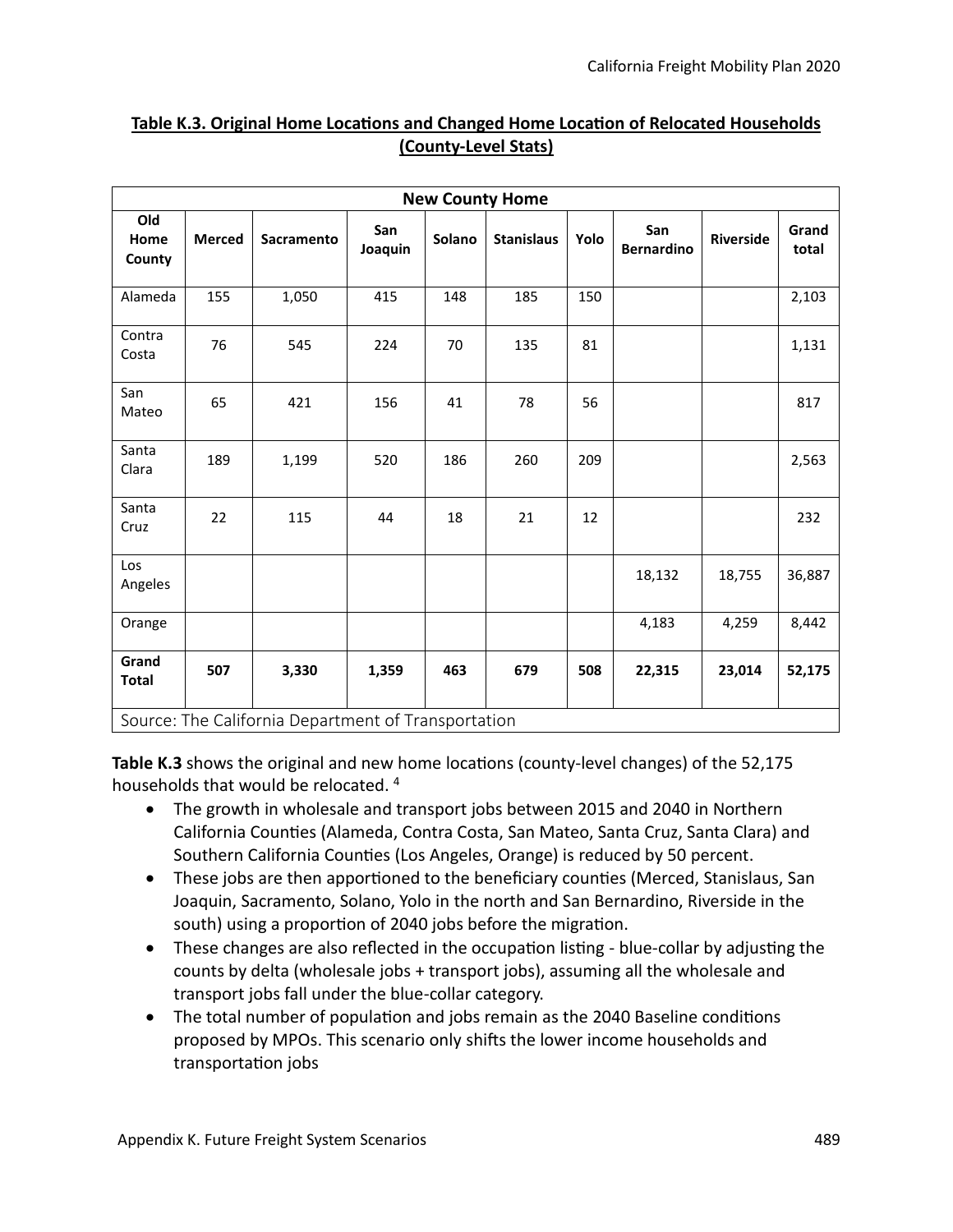• The import and export distribution from major gateways are also shifted proportionally to these new TAZs since the warehousing capacity at new TAZs has increased and while it is relatvely decreased in other TAZs. The total volume of imports and exports via each gateway remains like the 2040 Baseline conditons.

## Output

The following metrics would be evaluated for the percentage change at the regional, corridor or statewide level before and after:

- Population by income group
- Employments by industry
- Total VMT/truck VMT
- Volume on selected corridors (I-80, I-580, I-710 and I-605, I-10, I-5)
- Travel time/delay  $\rightarrow$  Emissions/GHG

#### **Scenario 2: Trucking Operations on the Freight Highway Network**

This scenario assumes a freight highway network that deviates signifcantly from historic trends. This scenario also anticipates a large-scale impact on the planning and implementation of regional or statewide infrastructure projects or policies that afect trucking operatons on the Freight Highway Network. When focusing on delivery, the majority of the costs consist of fuel and wages – both of which are heavily infuenced by prevailing market forces.

One solution to reduce the cost and to increase the efficiency is dedicated truck facilities which allow truck platooning and autonomous trucks. Based on previous studies, the use of cooperatve adaptve cruise control (CACC) by platooning and autonomous trucks could increase highway capacity and decrease traffic congestion. With 50 percent market penetration, highway capacity could increase by 22 percent, and with 80 percent penetration, it could increase by 50 percent.

This scenario assumes two major truck corridors have dedicated truck lanes between major freight hubs, and these dedicated lanes primarily serve platooning and autonomous trucks. These corridors are shown in **Figure K.2**. 5

- Truck routes in Northern California, connecting the Ports of Oakland and Stockton with I-580, I-205, I-5 and SR 4.
- Truck routes in Southern California, connecting San Pedro Bay Ports of Long Beach and Los Angeles and the World Logistic Center in Moreno Valley with I-710 and SR 60.

#### Input

Network change to allow 100 percent platooning and autonomous trucks:

• On the above truck routes, change one of the existing general-purpose lanes to permanently dedicated truck lanes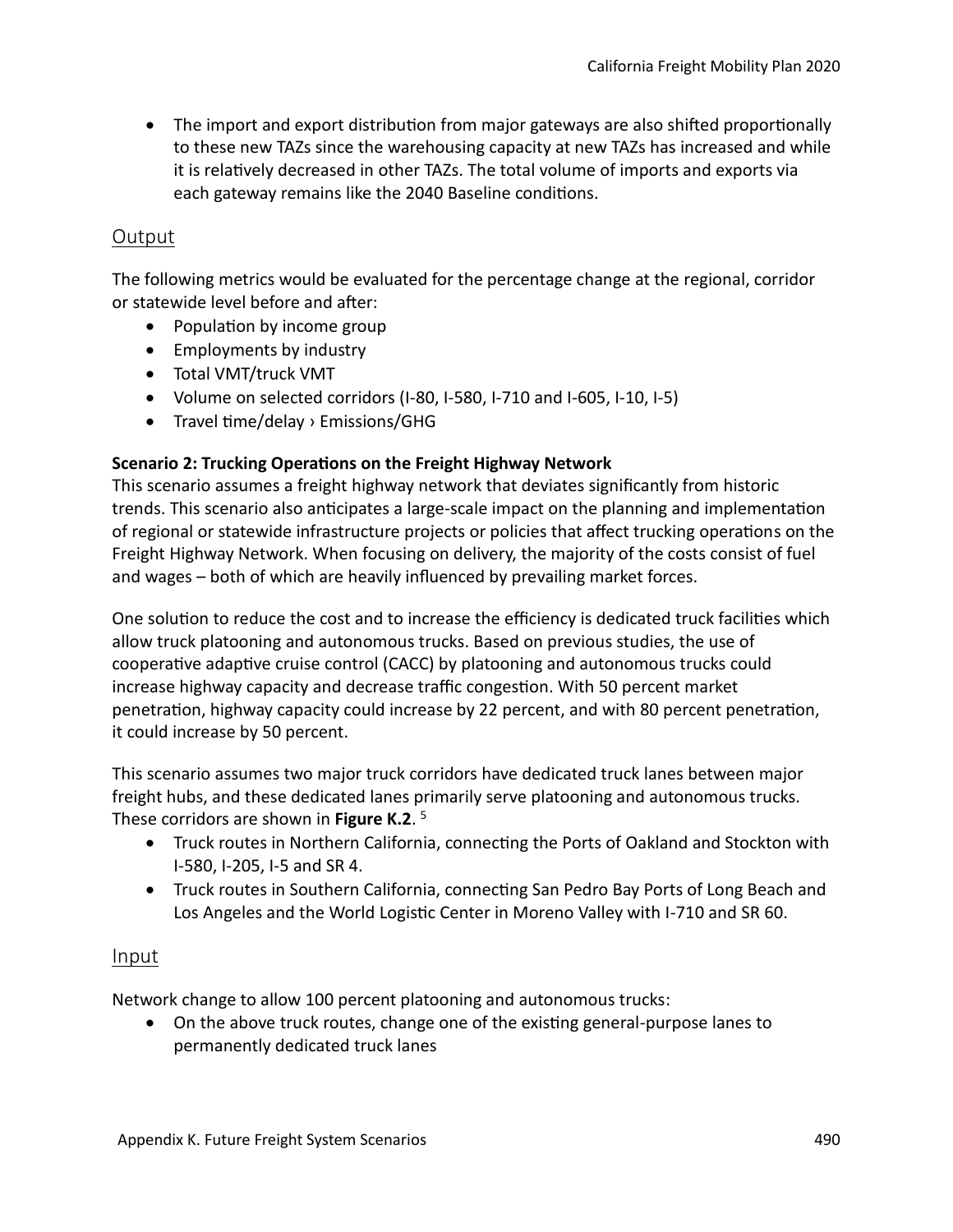- Increase the capacity for the new truck only lanes by 50 percent to represent the change of vehicle mix in these lanes
- Decrease the cost of trucking by reducing the travel time by 30 percent

## Output:

Changes at the regional, corridor or statewide level before and after are anticipated to be measurable in these four categories:

- Travel time/Delay
- Total and Truck VMT/VHT
- Regional traffic volume
- Mode split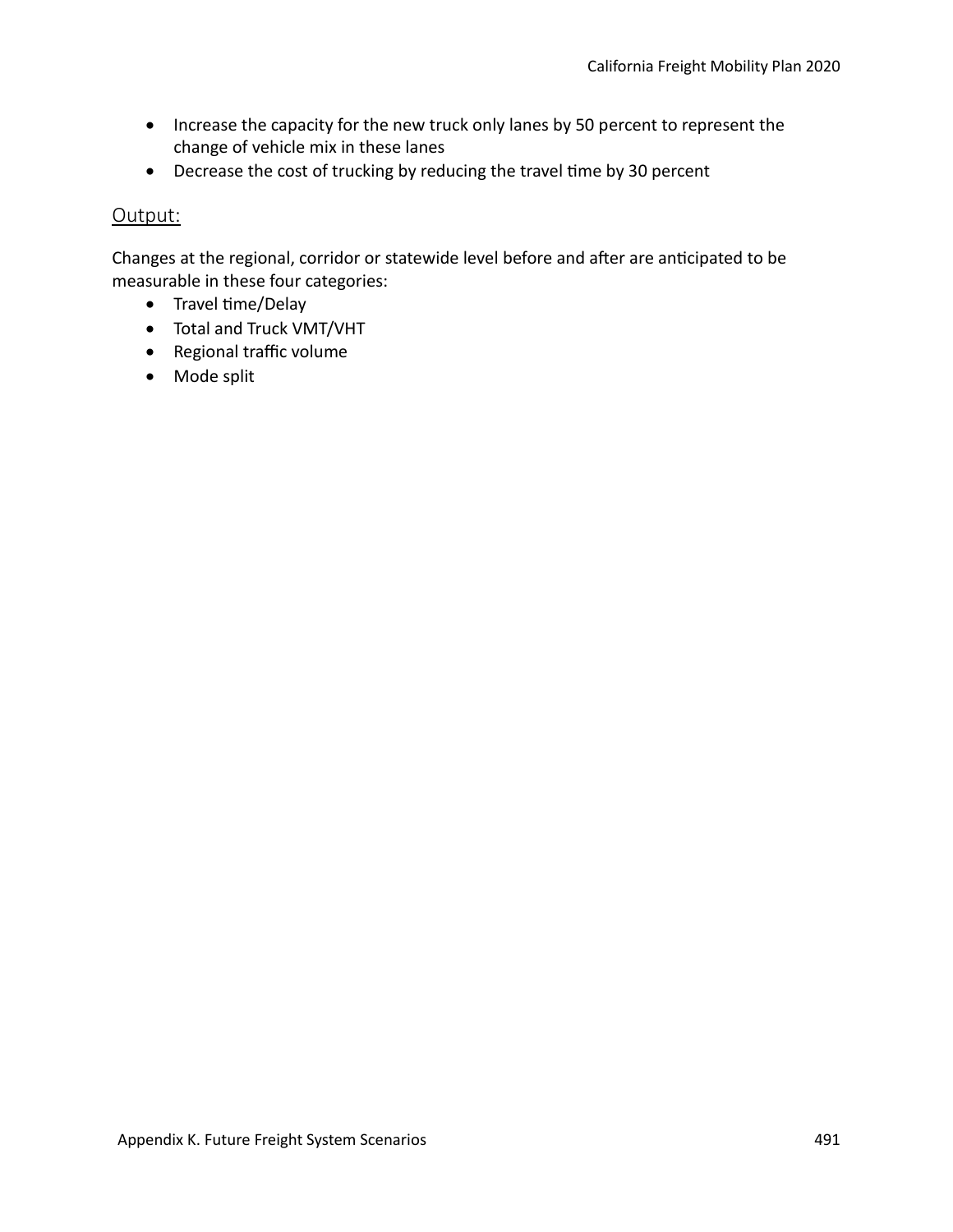

**Figure K.2. Truck Routes for Platooning and Autonomous Trucks**

Source: The California Department of Transportation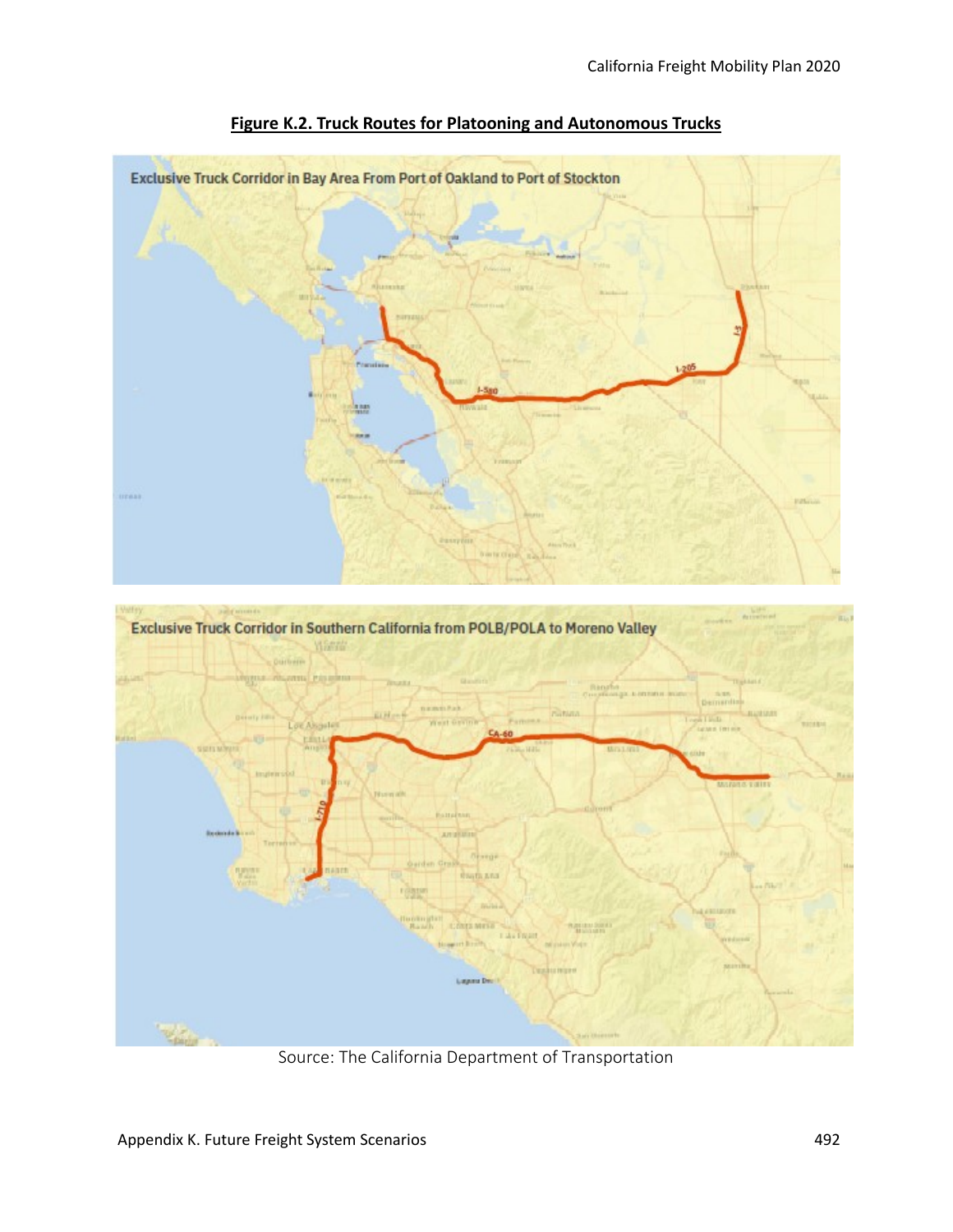#### **Scenario 3: Emerging Modes in Multmodal Freight System**

This scenario assumes alternatve cargo movers are introduced into the multmodal freight system. The purpose is to evaluate the impact of policies that encourage modal shifs between trucking, maritme, rail, air and other urbanized modes, on the performance and operaton of the highway system. This scenario analyzes the anticipated migration to electric trucks, the implementation of drone and robot deliveries, and the introduction of autonomous trucks.

## Input

Update Origin-Destination Matrix and shift hours of service:

- The Bay area and Southern California are selected as the dense urban areas.
- 50 percent of light duty trucks that travel less than 10 miles are replaced by another mode of transport; this part of the trip is eliminated from the O/D matrix
- 50 percent of light- and medium- duty trucks that travel 10-50 miles will be replaced with autonomous cargo handling trucks that operate during off-peak periods. To implement this change in the model, 50 percent of trucks that ft this descripton are shifted to the off-peak period, which represents fewer congestion conditions. See **Figure K.3**. for a map showing the 50-mile buffer area from the Bay area and Southern California.

## **Output**

Following metrics would be evaluated for the percentage change at regional, corridor or statewide level before and after:

- Regional Wide Volume
- Travel Time/ Delay
- VHT/ VMT
- Mode Split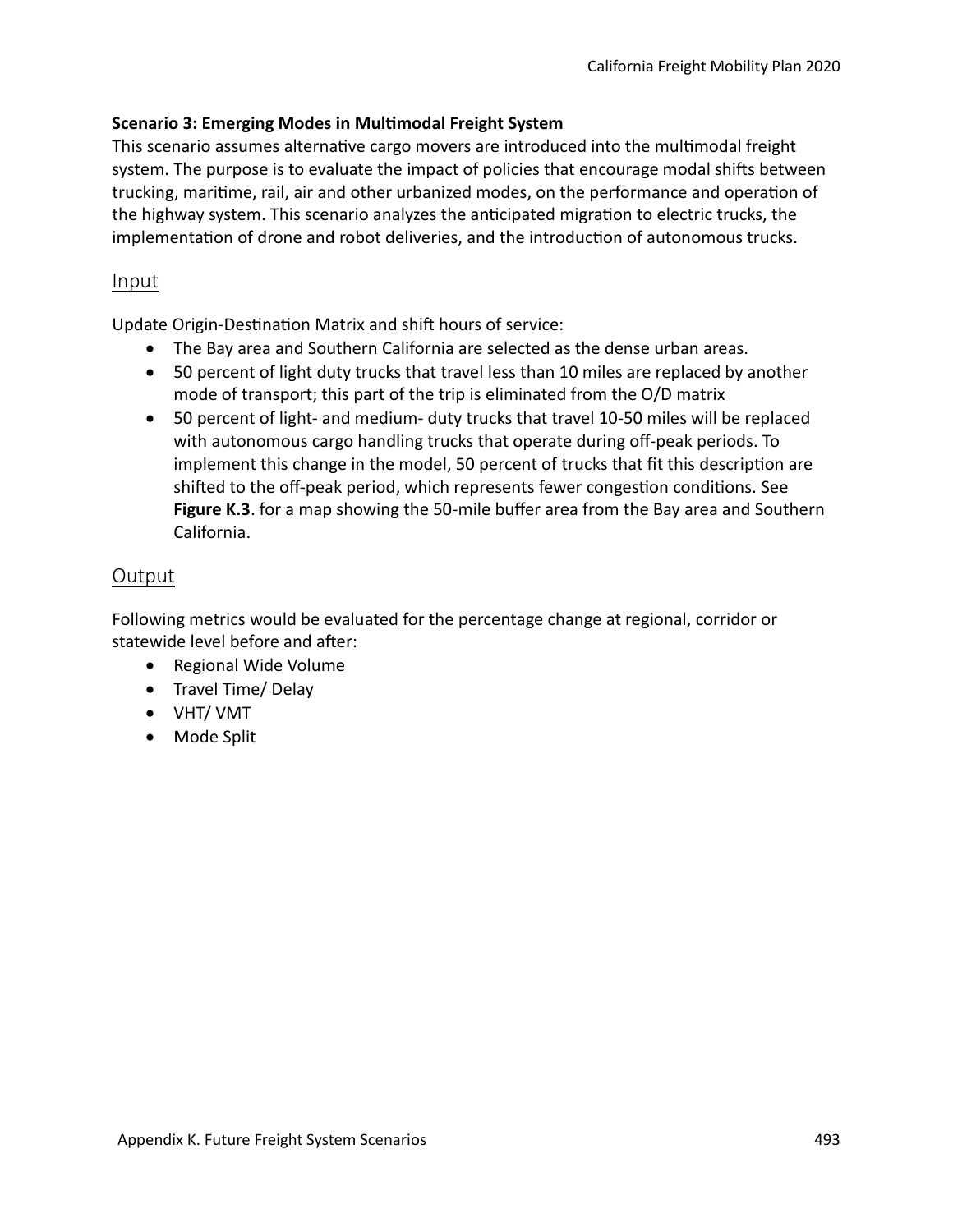

**Figure K.3. Defense Urban Areas with Alternatve Cargo Movers that Travel Less than 50 Miles**

Source: The California Department of Transportation